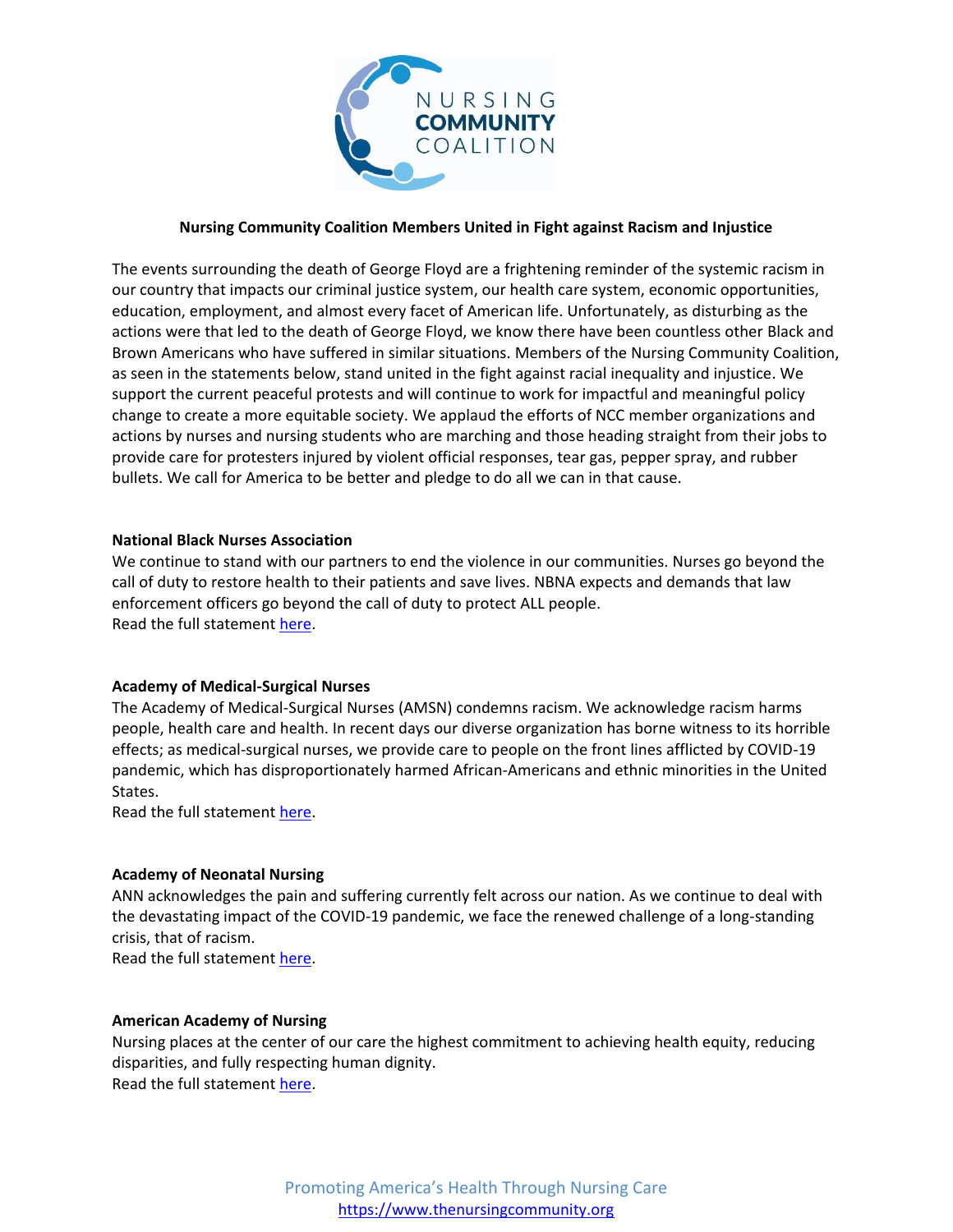## **American Association of Colleges of Nursing**

As the nation struggles to come to terms with the senseless, tragic killing of George Floyd, and those before him, the time has come to send a clear message that injustice and racism will no longer be tolerated. Together, academic nursing leaders and the larger healthcare community must rally against pervasive inequities in society and move forward with empathy, inclusiveness, and collective action. Read the full statemen[t here.](https://www.aacnnursing.org/News-Information/News/View/ArticleId/24635/statement-liberty-justice)

## **American Association of Critical-Care Nurses**

*"Whatever affects one directly, affects all indirectly." Martin Luther King, Jr.* Over the past week, we have observed senseless death and destruction due to the longstanding systemic injustice that plagues our country. We are grieving and angry. As nurses, we provide care that respects the inherent dignity of every person, without prejudice. These values must propel us to join together peacefully and overcome the wide-spread inequities that exist in our nation.

### **American Association of Heart Failure Nurses**

The American Association of Heart Failure Nurses stands against racism and systemic inequality in our country. AAHFN encourages all nurses to learn, listen, and dialogue as we work to address the issues that lead to so many needless deaths in communities of color. Read the full statemen[t here.](https://twitter.com/AAHFN/status/1268612033437667328/photo/1)

### **American Association of Neuroscience Nurses**

We condemn bigotry, bias, violence, and racism. These are inconsistent with the values of AANN and the ethical principles of nursing. Read the full statemen[t here.](http://aann.org/about/diversity-inclusion)

## **American Association of Nurse Anesthetists**

The American Association of Nurse Anesthetists (AANA) respects the lives of every person and embraces the value of diversity, inclusion, and equity. Read the full statemen[t here.](https://www.aana.com/home/aana-updates/2020/06/01/aana-leaders-issue-statement-on-the-death-of-george-floyd)

### **American Association of Nurse Practitioners**

The American Association of Nurse Practitioners® (AANP) joins with the millions who are grieving the unwarranted deaths and marginalization of people of color. We stand with and support all those across our nation and the world who are calling on our leaders to respond to recent injustices with direct action to stamp out the systemic racism in our nation that continues to impact communities. Read the full statemen[t here.](https://www.aanp.org/news-feed/racism-is-a-public-health-issue-in-need-of-decisive-action#.XtaIa-VeLqw.twitter)

#### **American College of Nurse-Midwives**

ACNM mourns the death of George Floyd and stands in solidarity with those calling for policies and strategies to dismantle systematic racism in a criminal justice system that enables senseless violence towards Black Americans.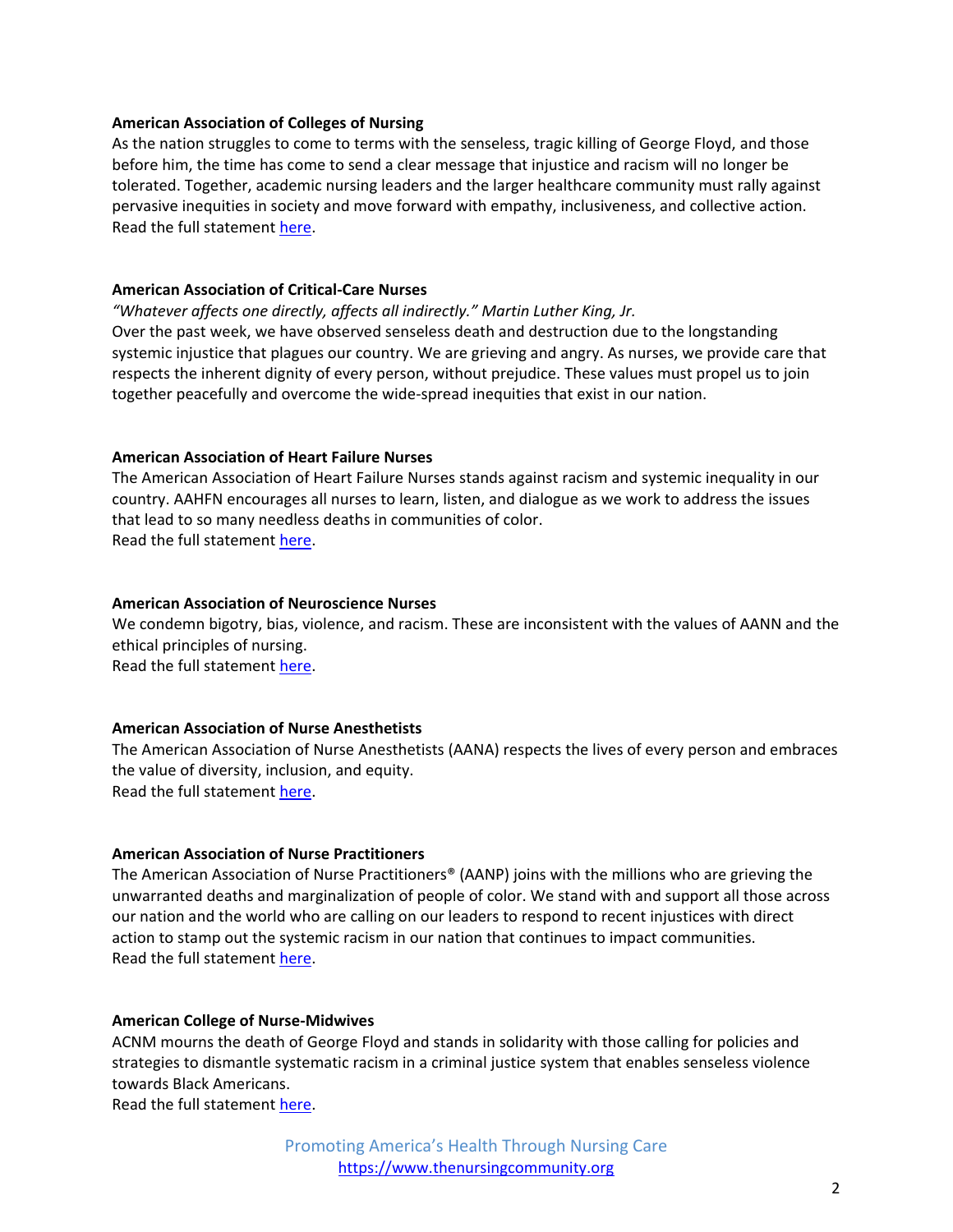## **American Nephrology Nurses Association**

The American Nephrology Nurses Association (ANNA) stands in solidarity with our members and the patients for whom we provide care, whose health and well-being are threatened by longstanding inequality stemming from racism and injustice. ANNA recognizes that patient populations impacted by racism and injustice often are also the same populations at an increased risk of developing kidney disease. In spite of these challenges, and recently in the face of a pandemic, nephrology nurses show up to provide compassionate and respectful care to all patients, acknowledging the inherent dignity, worth, and unique attributes of every person without prejudice.

Read the full statemen[t here.](https://www.annanurse.org/anna-statement-on-racism)

### **American Nurses Association**

The pursuit of justice requires us all to listen and engage in dialogue with others. Leaders must come together at the local, state, and national level and commit to sustainable efforts to address racism and discrimination, police brutality, and basic human rights. We must hold ourselves and our leaders accountable to committing to reforms and action. Read the full statemen[t here.](https://www.nursingworld.org/news/news-releases/2020/ana-president-condemns-racism-brutality-and-senseless-violence-against-black-communities/)

### **American Nursing Informatics Association**

The American Nursing Informatics Association (ANIA) members are registered nurses who use data and technology to improve the health of populations, communities, families, and individuals. We acknowledge the current situation precipitated by the violent death of George Floyd, other generational injustices, and inequities further exposed by COVID-19. These events reflect a direct challenge to nursing's fundamental commitment to improving the health of individuals, families, communities, and populations through equity, inclusion, and the embrace of diversity.

## **American Organization for Nursing Leadership**

On behalf of the nursing leadership community, we say the names of George Floyd, Ahmaud Arbery and Breonna Taylor and acknowledge the innumerable others whose lives have been taken or impacted by senseless acts of violence and racial injustice. The recent loss of life, unrest and destruction across our nation serve as sobering reminders of the profound and systemic change yet needed to help ensure a more just and equitable society.

Read the full statemen[t here.](https://www.aonl.org/press-releases/statement-aonl-ceo-robyn-begley)

## **American Public Health Association – Public Health Nursing Section**

Public health nurses have long advocated for justice across a range of social and economic issues, as our practice has always been, and continues to be, inseparable from the broader set of core public health values in which we work.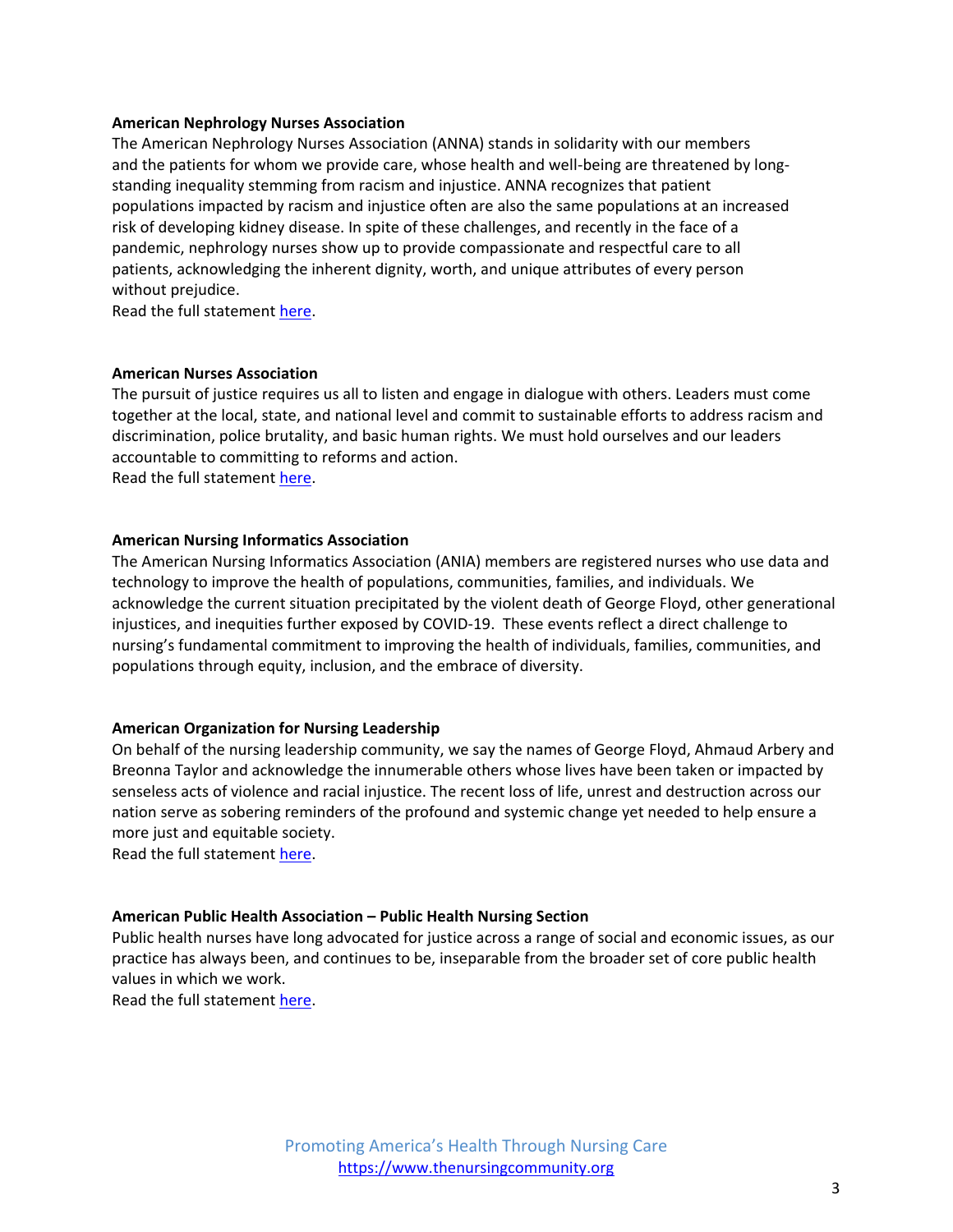## **American Psychiatric Nurses Association**

Your psychiatric-mental health nursing community mourns with you and calls for meaningful change. APNA condemns racism and discrimination, understanding that it occurs at all levels, can be overt or covert, and can be intentional or unintentional. We stand with fellow psychiatric-mental health nurses who have experienced the devastating effects of racism and discrimination, as well as those to whom we provide care.

Read the full statemen[t here.](https://www.apna.org/i4a/pages/index.cfm?pageID=6705)

#### **American Society for Pain Management Nursing**

ASPMN® recognizes the systemic racism that has affected not only our Black and Brown patients but also our healthcare professional colleagues. Our collective pain and suffering have reached new levels as our nation struggles with a crisis of conscience that has emerged on top of the COVID-19 health crisis. Read the full statemen[t here.](http://www.aspmn.org/whoweare/Pages/presidentsmessage.aspx)

### **American Society of PeriAnesthesia Nurses**

ASPAN condemns bigotry and discrimination in any form. It is through our diversity that we are strong. It is through love, understanding, and kindness that we are effective. ASPAN is committed to inclusiveness, honoring, celebrating, and embracing our beautiful differences!

### **Association of Nurses in AIDS Care**

ANAC commits to on-going efforts in the months ahead to continue to raise awareness about the ways that racism intersects with health and wellbeing as we collectively work towards lasting and sustainable solutions.

Read the full statemen[t here.](https://www.nursesinaidscare.org/files/2020%20Attachments/ANAC_responds_to_anti-Black_sentiment_and_the_murder_of_George_Floyd_6_6_20.pdf)

## **Association of Pediatric Hematology/Oncology Nurses**

As nurses, we are ethically and professionally obligated to deliver culturally congruent care and to protect our patients. Racism and hatred of all forms cannot be tolerated at any level. APHON is grateful in the work we do to support nurses, patients, and families of all races across the globe. We are proud to stand in solidarity with people of color and with those who call for justice and action as we fight together to spread awareness and end systemic inequalities. Read the full statemen[t here.](https://aphon.org/about-us/press-room)

### **Association of periOperative Registered Nurses**

It is our belief that those who bear witness, but remain silent, are collaborators. Silence is consent and, in their silence and inaction, collaborators are as guilty as the perpetrators who commit the crime. It is our association's opinion, as well as the culture of AORN, that all racism is unacceptable. We demand of our employees and ask the perioperative community to commit to zero tolerance for any racist acts and injustice.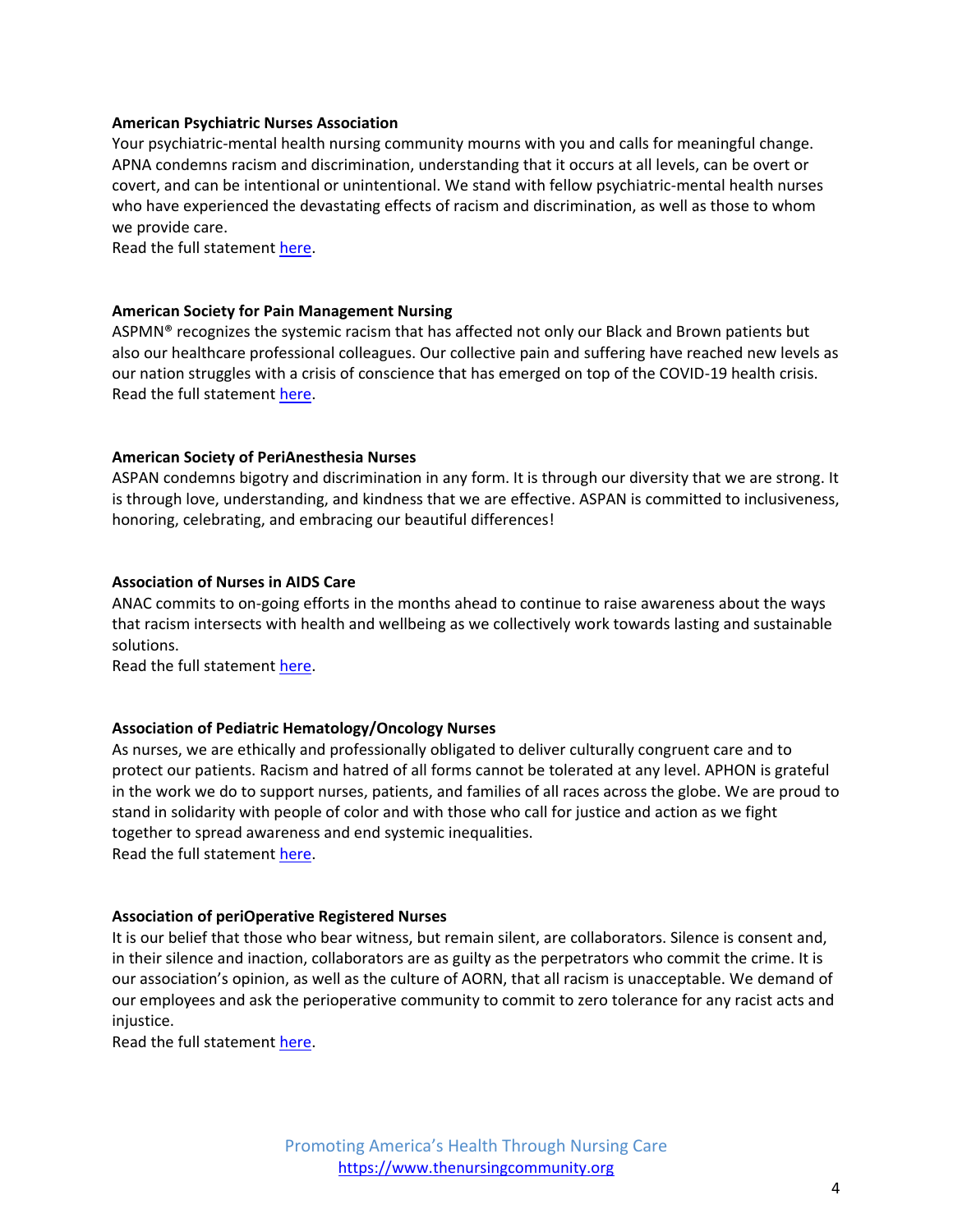## **Association of Women's Health, Obstetric and Neonatal Nurses**

AWHONN does not tolerate racism, bigotry or unequal treatment of any human being. Together, our collective voices must authentically, thoughtfully and tirelessly engage in creating positive change across our nation, so that we are a unified voice for a systematic transformation. Read the full statemen[t here.](https://awhonn.org/a-statement-from-awhonn/)

## **Emergency Nurses Association**

As an association, we believe in the need to embrace inclusion, diversity and the profound need for mutual understanding in all interactions. Everyone – including ENA itself – plays an important role in the effort to fulfill those ideals.

Read the full statemen[t here.](https://www.facebook.com/ENAorg/posts/10157320538177849)

## **Hospice and Palliative Care Nurses Association**

The Hospice and Palliative Nurses Association (HPNA) condemns racism, immoral police conduct, slowmoving reformation of policing practices, and reactionary violence, even if born out of understandable frustration over injustice.

Read the full statemen[t here.](https://advancingexpertcare.org/HPNAweb/Protection_of_Human_Rights.aspx)

## **International Association of Forensic Nurses**

Comprised of healthcare professionals who are dedicated to providing trauma-informed, patientcentered care to victims of violence, the International Association of Forensic Nurses (IAFN) condemns discrimination, racism, and violence in all its forms. Read the full statemen[t here.](https://www.forensicnurses.org/page/policebrutality)

## **International Society of Psychiatric-Mental Health Nurses**

ISPN envisions a future in which racism is eliminated and diversity, equity, and inclusion exists and are celebrated. We remain dedicated to joining with others to promote equitable, quality mental health care for individuals, families, and communities. Read the full statemen[t here.](https://www.ispn-psych.org/)

## **National Association of Pediatric Nurse Practitioners**

The National Association of Pediatric Nurse Practitioners (NAPNAP) expresses our deep concern for the health and wellbeing of children as our country responds to the recent and tragic deaths of George Floyd, Breonna Taylor and Ahmaud Arbery. NAPNAP remains committed to diversity, inclusion, and equity as core values of our association and stands by our diversity and inclusion statement. We recognize the deep pain and fear felt by many of our fellow Americans and we share in that pain as our nation seeks understanding of underrepresented voices and forward paths of unity and healing. Read the full statemen[t here.](https://www.napnap.org/napnap-statement-discrimination-and-child-health)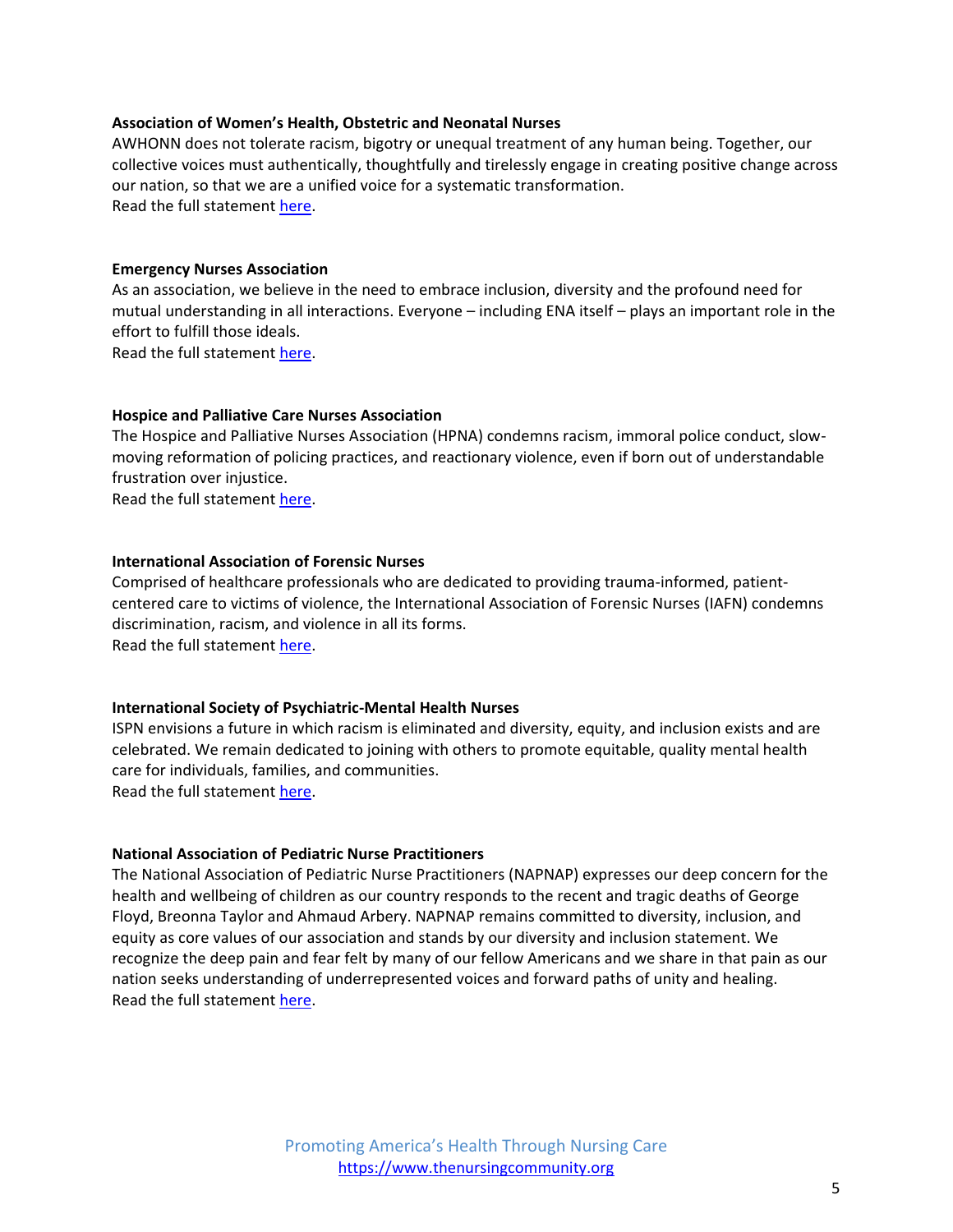## **National Association of Hispanic Nurses**

While we have had months of unprecedented challenges facing the nursing community on the frontlines, our nurses have been fighting more than a pandemic, we are fighting for our communities, relentlessly advocating for marginalized individuals, and unite when injustices occur. Read the full statemen[t here.](https://nahnnet.org/?WebsiteKey=7b8d5dc9-61e1-4774-b09d-64fd89d9579b)

## **National Association of Neonatal Nurses**

The National Association of Neonatal Nurses (NANN) believes in the equality of all human beings, despite race, gender, sexual identity, or creed. The events of the last week involving the tragic death of George Floyd are heartbreaking and we grieve for the unnecessary loss of his precious life. We understand that Mr. Floyd is only the most recent high-profile tragedy in a long story of racism, social injustice, and inequality. For too long, America has maintained a culture of racial disparity and we believe it is time for change.

Read the full statemen[t here.](http://nann.org/about/nann-in-the-news)

## **National Association of Nurse Practitioners in Women's Health**

Racism is a public health issue. The National Association of Nurse Practitioners in Women's Health (NPWH) stands in solidarity with those across the country calling for justice and action to change structures and policies that have enabled and permitted senseless violence to occur. As health care providers, we need to have a deep understanding of how violence, discrimination, and racism have a direct impact on determinants of health for women of color, exacerbate health inequities, and can lead to long-term trauma.

Read the full statemen[t here.](https://myemail.constantcontact.com/NPWH-Statement-Condemning-Violence-and-Racism.html?soid=1102186362561&aid=EH_YWwqcHkc)

## **National Association of School Nurses**

It is the position of the National Association of School Nurses (NASN) that systematic racism must be eliminated from the United States and this elimination can begin with school systems, school staff, families and children.

Read the full statemen[t here.](https://www.nasn.org/nasn/advocacy/professional-practice-documents/positionbriefs/pb-racism)

# **National Council of State Boards of Nursing**

NCSBN shares in the pain and trauma that the nation is experiencing as we confront the inequitable treatment of black and other minority Americans. NCSBN joins the nation in calling for a critical examination of how issues of racism, social injustice, intolerance, and inequality are addressed and resolved.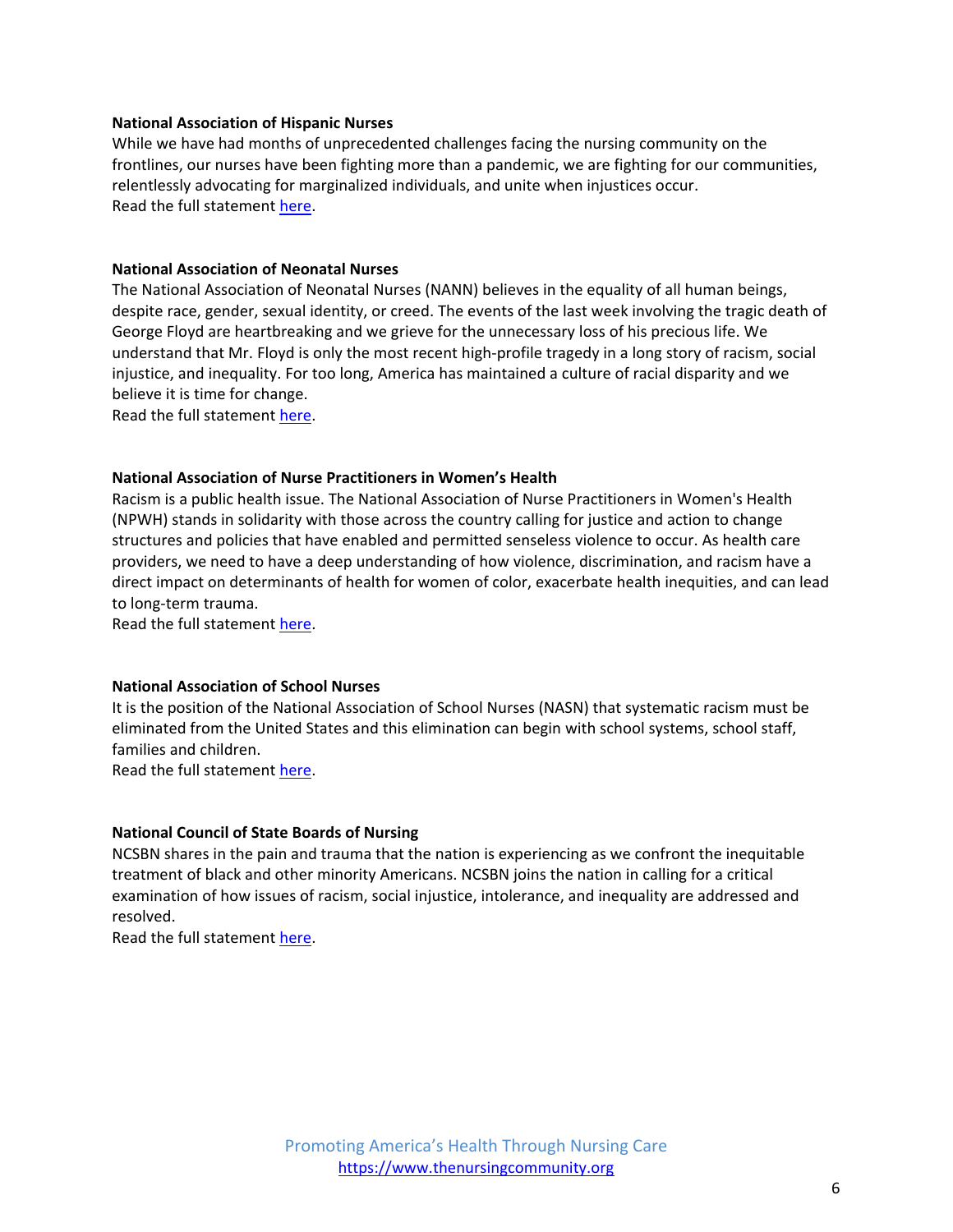## **National League for Nursing**

We at the National League for Nursing feel and acknowledge the outrage of our fellow citizens at the death of George Floyd, a black man, not at the hands but at the knee of a policeman who is sworn to protect the public. We cringe at the knowledge that George is not the first person of color who with cruelty has been treated unfairly trying only to breathe. Interestingly we educate and prepare nurses who have been at the frontline and throughout our communities helping everyone regardless of color  $$ to breathe.

Read the full statemen[t here.](http://www.nln.org/newsroom/news-releases/news-release/2020/06/01/national-league-for-nursing-stands-by-those-affected-by-injustices-anywhere)

## **National Nurse-Led Care Consortium**

As we confront the enormity of today's challenges - a deadly pandemic, economic depression, and insecure housing on a massive scale - we must acknowledge that all of these issues are linked and exacerbated by systemic racism. Racism is a public health crisis, and nurses have always shown courage, conviction, and leadership in the midst of public health crises. From all of us at the National Nurse-Led Care Consortium, we stand with you.

Read the full statemen[t here.](https://nurseledcare.phmc.org/news-nurse/item/798-black-lives-matter.html)

#### **National Organization of Nurse Practitioner Faculties**

The Board of the National Organization of Nurse Practitioner Faculties (NONPF) stands united with our Black and Brown colleagues, staff, and students. We believe that Black Lives Matter. NONPF condemns any and all discrimination based on race, gender, gender identity, religion, ethnicity, sexual orientation and sexual identity or any other characteristic.

### **Nurses Organization of Veterans Affairs**

We call on all VA nurses to join us in this effort to speak out against racism and hatred and to exemplify all the best that we know our country can be. We can only achieve this vision if we all work together toward equality and denounce racism and violence in our society. Read the full statemen[t here.](https://www.vanurse.org/news/510652/NOVA-Denounces-Racism-and-Discrimination.htm)

#### **Oncology Nursing Society**

As recent events have again shown, racism is an insidious disease that affects all aspects of American life. ONS calls for all of us to commit to an end to hatred, discrimination, and racism in every form. Read the full statemen[t here.](https://www.ons.org/ons-condemns-racism)

## **Preventive Cardiovascular Nurses Association**

Our mission at PCNA is to promote nurses as leaders around the world in cardiovascular disease prevention and management across the lifespan- for ALL individuals, regardless of race, gender or age. We also recognize that nurses cannot do the work of preventing and managing cardiovascular disease without addressing psychosocial stressors such as racism, in addition to traditional risk factors, that stand in the way of all individuals attaining optimal cardiovascular health. Read the full statemen[t here.](https://pcna.net/letter-from-the-president-health-equity/)